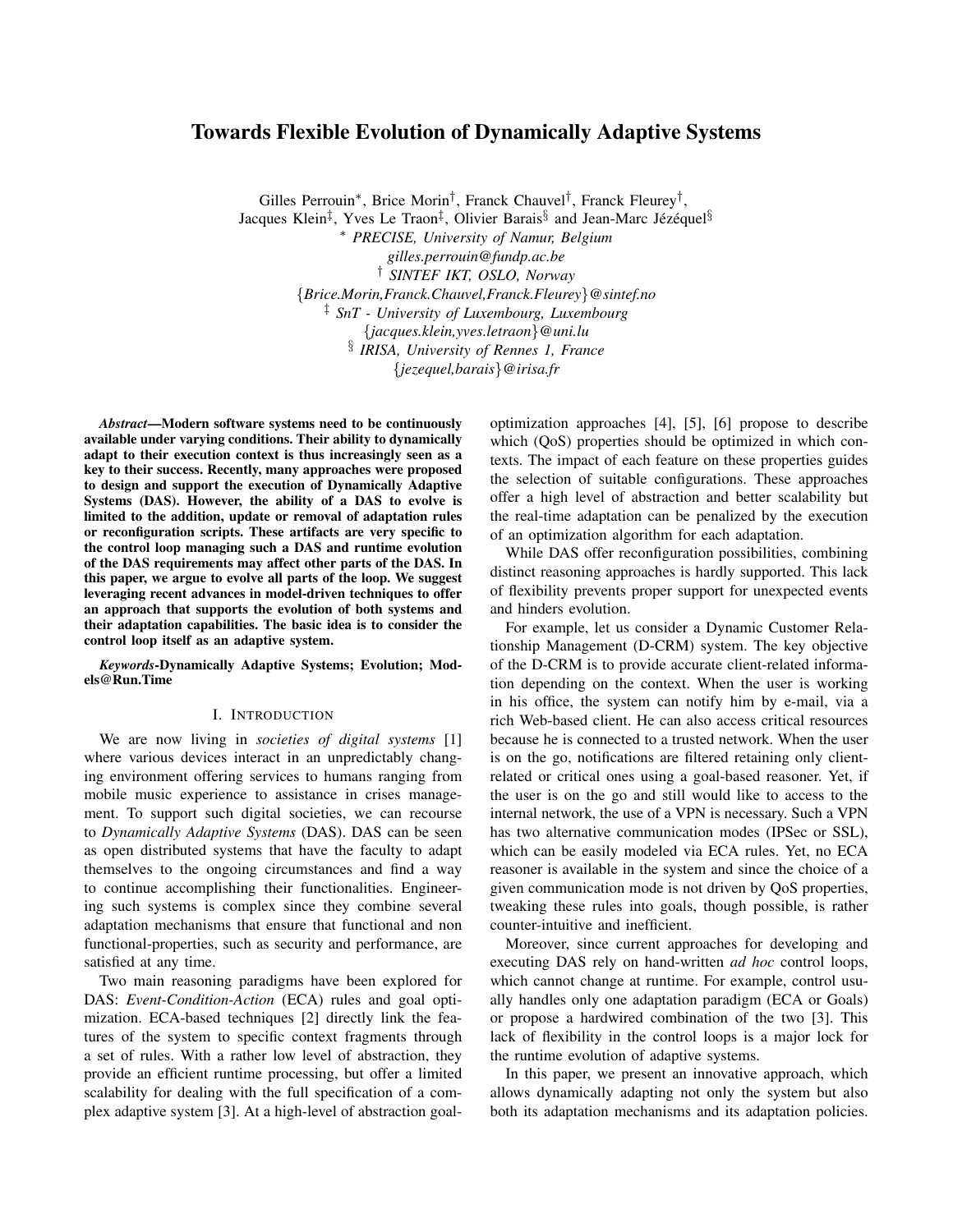Exploiting the state of the art on ECA-based and Goal-based techniques, our idea is to define a dynamically reconfigurable adaptation loop. The dynamic reconfiguration of this adaptation loop is achieved by employing similar adaptation techniques as the ones used to adapt the system itself. This "bootstrapping" of the adaptation loop allows evolving DAS in a much more flexible manner.

The paper is organized as follows: Section II presents some important concepts exploited by our proposal. This proposal is described in Section III. Section IV wraps up.

# II. BACKGROUND

To face evolution problems arising in our digital societies, we rely on two important lines of research regarding DAS engineering: *control loops* [7], [8] and *software architecture* [9].

# *A. Modelling Control Loops*

Control loops are the crucial to DAS engineering since they describe the process by which DAS adapt to their environment. Cheng *et al* [10], [7] claim that the loop should be explicitly and externally modeled to enable designers to think about control loops. This is the key to flexible evolution. Models@Run.Time [11] allows control loop models to be updated and enacted dynamically in the running system. To reason on variations of the environment, work carried out by the Dynamic Software Product Line (DSPL) community is particularly relevant [12]. In a DSPL, feature diagrams [13] represent the *variability space* [14] at the functional level *i.e.*, the variability of the adaptive system. We can also use feature models to describe the variability of the control loop itself, which manages the adaptive system. This offers a high-level support to reason about the control loop.

#### *B. Software Architecture*

Software architecture plays a major role in system's evolution and DAS are no exception to this rule [15]. One the one hand, architectural patterns have been proposed [9], [16] to separate the running system from its adaptation and reasoning mechanisms. For example, Kramer and Magee [9] propose a layered architecture in which a "goal management" layer is responsible for deriving plans from high-level goals, such plans are managed and transformed into actions in the "change management" layer. Finally the "component control" executes these actions and reports on the status of the new derived architecture. On the other hand, architecture research has permitted the development of adaptive middelware based on reflection mechanisms [16], [17], [18]. Using model-driven techniques, such as code generation, it is possible to project the models to different platforms, such as Fractal  $[18]$  or OSGi<sup>1</sup>.

## III. DYNAMIC ADAPTATION OF THE MAPE LOOP

# Our claim is that we can flexibly evolve a DAS by dynamically adapting the components of its control loop.

Such a *meta-adaptation* mechanism is able to extend the reasoning abilities of a DAS and thus make it resilient to a larger number of unexpected situations. In our work, we focus on the the well-known *Monitoring-Analysis-Planning-Execution* loop (MAPE) [8] on which we illustrate the main elements of a DAS before considering its dynamic adaptation.

# *A. A DAS MAPE Loop*

*1) Monitoring:* The way monitoring is performed is specific to each business application and depends on the types of targeted property. Monitoring can handle physical resource information (battery, CPU, memory, etc), and/or the user behavior (how the user uses the application, what are her preferences, *etc*), and/or QoS properties (response time, availability, *etc*). There exist different techniques to bridge the gap between runtime events and context models: Complex Event Processing (CEP) [19], Fuzzy Logic [20], *etc*.

*2) Analysis:* The analysis activity determines which functionalities to use in which context. ECA are *if-then* rules that link such functional features to context fragments. A goal-based reasoner is responsible for finding a selection of features that offers the best trade-off between the goals of the system, which may evolve depending on the context. Finally, users can specify their preferences, by selecting the features they need. As illustrated in Section I, the choice of an adequate reasoner is context-dependent.

Once decided upon, features need to be combined in a configuration. This can be done through the use of structural or behavioral aspect weavers [11], [21], [22] or simply chosen amongst pre-validated configurations in a repository. Finally, it is important to ensure that these configurations are consistent, before going further in the adaptation process [23]. Depending on the structural/behavioral nature of the configurations several options may be offered.

*3) Plan Variability & Execute Variability:* The planning activity consists in obtaining a safe reconfiguration script [23] able to drive the transition from the actual system to the target system and providing roll-back mechanisms if the target configuration is not possible to reach. There exist different planning strategies and tools (such as PDDL [24]) in order to optimize the order of the reconfiguration commands, that could be integrated here. Execution consists in applying the (optimal) sequence of reconfigurations commands, either directly or in a transactional way, enabling to return to the last consistent configuration.

# *B. Adaptation Logic of the MAPE Loop*

The MAPE loop can be implemented as a componentbased system, so that a MAPE loop can potentially be

<sup>1</sup>http://www.osgi.org/Main/HomePage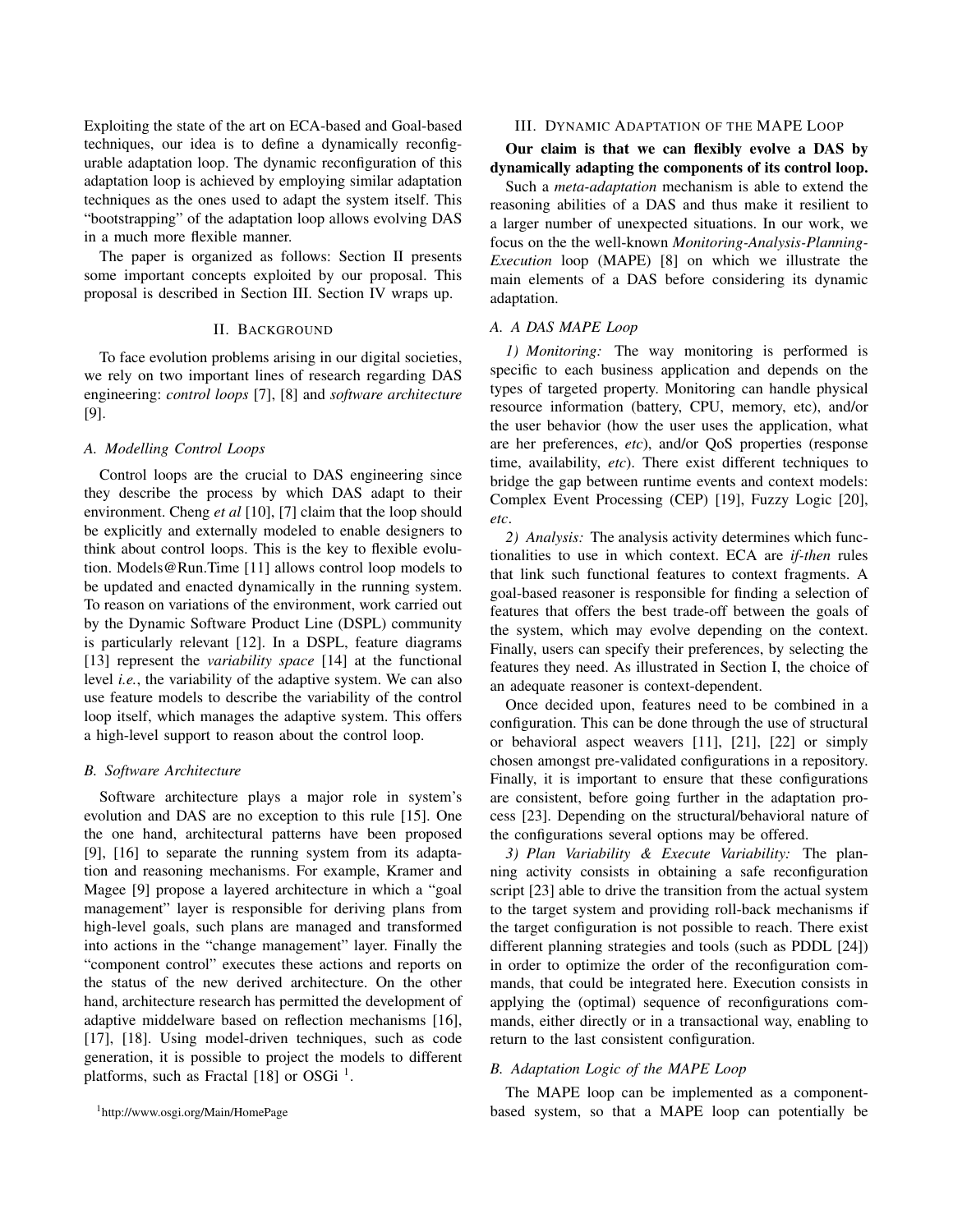

Figure 1. An Overview of the Proposed Approach: Dynamic Adaptation of the Adaptation Loop to Support Evolution

reconfigured at runtime. In other words, we can use a MAPE loop to manage another MAPE loop, as illustrated by Figure 1.

This basically defines a 3-layered architecture:

1) Business Layer (right): This layer describes the architecture of the business application. This layer is managed by the adaptation layer, which can dynamically reconfigure the business architecture (addition/removal of components/bindings) depending on the monitored context.

2) Adaptation Layer (middle): This layer is responsible for managing the business layer. It basically consists of a MAPE loop we usually found in most adaptive systems [8]. This MAPE loop is fed with knowledge (mainly variability and reasoning models) to determine when and how to adapt the business architecture. The novelty is that this loop is dynamically adaptive and managed by the evolution layer.

3) Evolution (Meta-Adaptation) Layer (left): This layer is responsible for managing the adaptation layer *i.e.*, to reconfigure the MAPE loop that manages the business system. This layer is also a MAPE loop, but it does not evolve at runtime<sup>2</sup> . It monitors the requirements of the business architecture. More precisely, it observes the knowledge of the adaptation layer and can decide to dynamically reconfigure the adaptation layer to make it to take full advantage of this new knowledge.

The dynamic reconfiguration of the adaptation loop is mainly driven by the evolution of the models (knowledge) describing the different facets of the business system. Since the evolution of models can be monitored similarly to the evolution of the execution context [19], the information necessary to drive the logic defining the subsequent evolutions of the adaptation layer can be easily obtained. In the following, we describe how to define such a logic with respect to the evolution of the different models.

• Variability Model. An evolution of the variability model implies that some functionalities may not be available anymore or new functionalities have been added. In the latter case, this has an impact on building configurations, *e.g.*, it is not possible anymore to rely uniquely on the selector repository since the available configurations will not provide these new functionalities. We therefore need to deploy an aspect weaver and a runtime checker to derive new configurations containing novel functionalities and check their validity at runtime. For example, the checker will ensure that the necessary components realizing new functionalities are accessible: either installed in the platform or via an URL referring to a remote component repository.

- **Reasoning Model.** An evolution of the reasoning model implies to ensure that all the adaptation logic can be handled by the reasoners. If goals are introduced and only the ECA reasoner is present we need to deploy the goal-based reasoner as well. If some reasoning paradigms are removed (*e.g.*, no more ECA rules) the corresponding reasoners have to be removed accordingly to optimize performance and resource consumption.
- Context Model. The evolution of the context model has to be performed in accordance with the variability model. if there is a new dimension of the environment to observe then the corresponding monitoring components has to be made available and shown in the variability model.

The advantage of working at the evolution layer is that by manipulating abstractions of the adaptation process (variability, reasoning and context) the number of elements to consider is kept small and we can consider simple evolution scenarios based on ECA-rules. These scenarios can be also fully determined and checked at design-time.

### IV. CONCLUSION

Adaptive systems have the ability to adapt to their execution context according to planned rules or goals. These systems are often managed by a control loop, which observes the system and its context, reasons and determines if and how to dynamically adapt the system. Current approaches

<sup>&</sup>lt;sup>2</sup>Additional meta-adaptation layers can be defined [15].